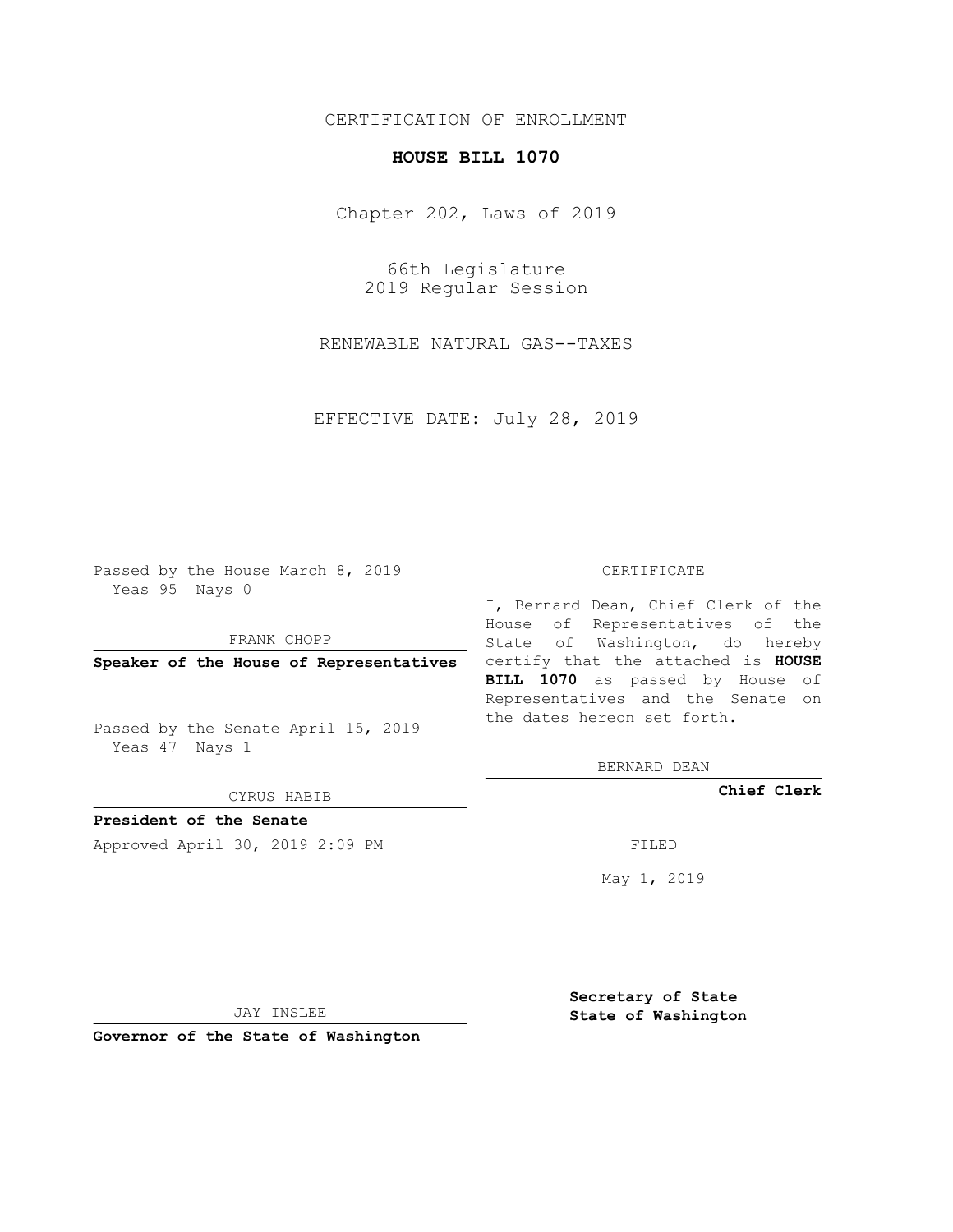### **HOUSE BILL 1070**

Passed Legislature - 2019 Regular Session

**State of Washington 66th Legislature 2019 Regular Session**

**By** Representatives Mosbrucker, Fitzgibbon, Tharinger, and Doglio

Prefiled 12/31/18. Read first time 01/14/19. Referred to Committee on Environment & Energy.

1 AN ACT Relating to the tax treatment of renewable natural gas; 2 amending RCW 82.16.310, 82.04.310, and 82.04.120; and creating a new 3 section.

4 BE IT ENACTED BY THE LEGISLATURE OF THE STATE OF WASHINGTON:

5 **Sec. 1.** RCW 82.16.310 and 2014 c 216 s 301 are each amended to read as follows:6

7 (1) The provisions of this chapter do not apply to sales by a gas 8 distribution business of:

9 (a) Compressed natural gas or liquefied natural gas, where the 10 compressed natural gas or liquefied natural gas is to be sold or used 11 as transportation fuel;  $((\theta \cdot \hat{r}))$ 

 (b) Natural gas from which the buyer manufactures compressed natural gas or liquefied natural gas, where the compressed natural gas or liquefied natural gas is to be sold or used as transportation 15 fuel; or

# 16 (c) Renewable natural gas.

 (2) The exemption is available only when the buyer provides the seller with an exemption certificate in a form and manner prescribed by the department. The seller must retain a copy of the certificate 20 for the seller's files.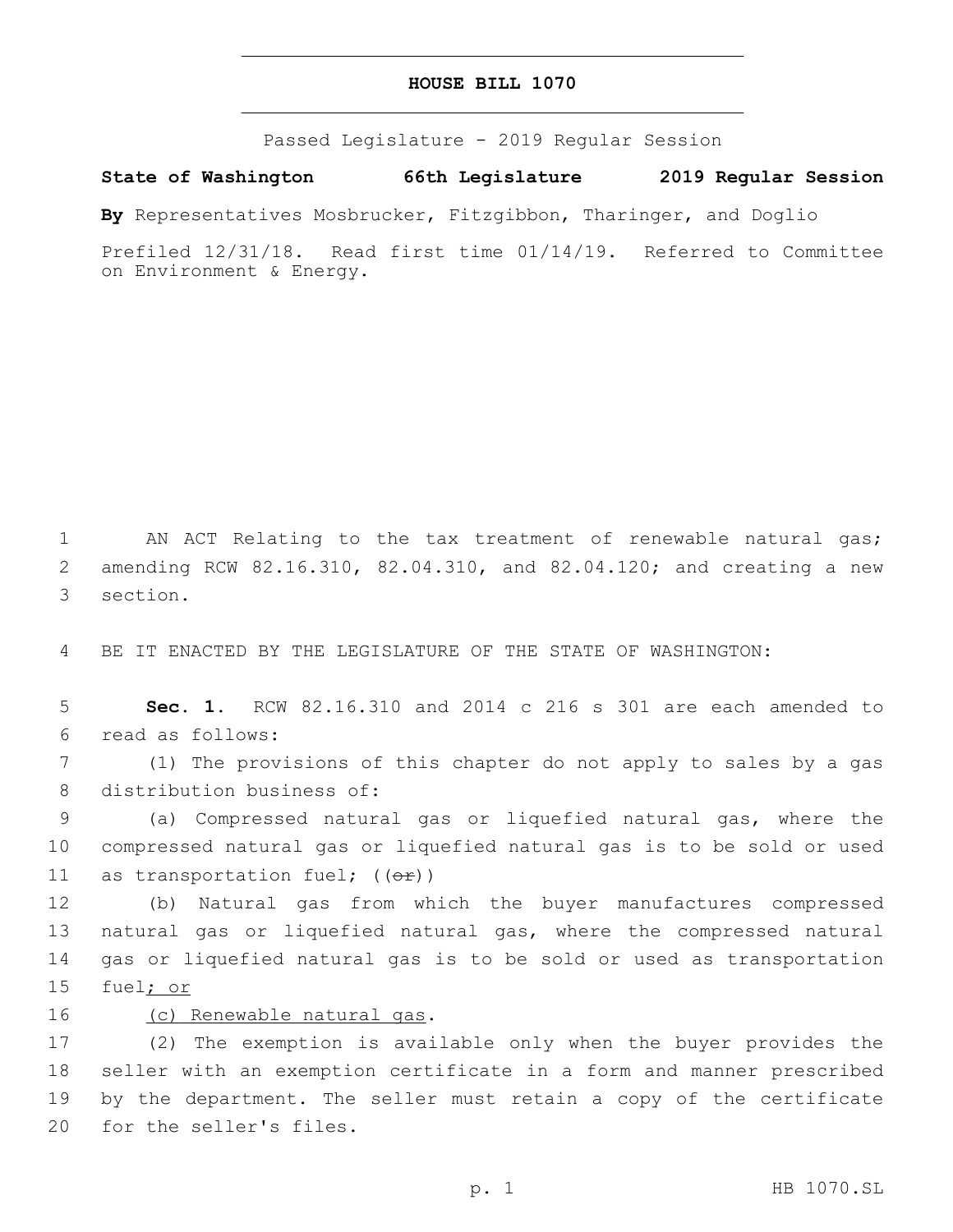(3) For the purposes of this section, "transportation fuel" means fuel for the generation of power to propel a motor vehicle as defined in RCW 46.04.320, a vessel as defined in RCW 88.02.310, or a locomotive or railroad car.4

 (4) For the purpose of this section, "renewable natural gas" has the same meaning as provided in RCW 54.04.190.

 **Sec. 2.** RCW 82.04.310 and 2014 c 216 s 302 are each amended to 8 read as follows:

 (1) This chapter does not apply to any person in respect to a business activity with respect to which tax liability is specifically imposed under the provisions of chapter 82.16 RCW including amounts derived from activities for which a deduction is allowed under RCW 82.16.050. The exemption in this subsection does not apply to sales of natural gas, including compressed natural gas and liquefied 15 natural gas used or sold to manufacture transportation fuel, and 16 renewable natural gas, by a gas distribution business, if such sales are exempt from the tax imposed under chapter 82.16 RCW as provided 18 in RCW 82.16.310.

 (2) This chapter does not apply to amounts received by any person for the sale of electrical energy for resale within or outside the 21 state.

 (3)(a) This chapter does not apply to amounts received by any person for the sale of natural or manufactured gas in a calendar year if that person sells within the United States a total amount of natural or manufactured gas in that calendar year that is no more than twenty percent of the amount of natural or manufactured gas that 27 it consumes within the United States in the same calendar year.

 (b) For purposes of determining whether a person has sold within the United States a total amount of natural or manufactured gas in a calendar year that is no more than twenty percent of the amount of natural or manufactured gas that it consumes within the United States in the same calendar year, the following transfers of gas are not considered to be the sale of natural or manufactured gas:

 (i) The transfer of any natural or manufactured gas as a result 35 of the acquisition of another business, through merger or otherwise; 36 or

 (ii) The transfer of any natural or manufactured gas accomplished solely to comply with federal regulatory requirements imposed on the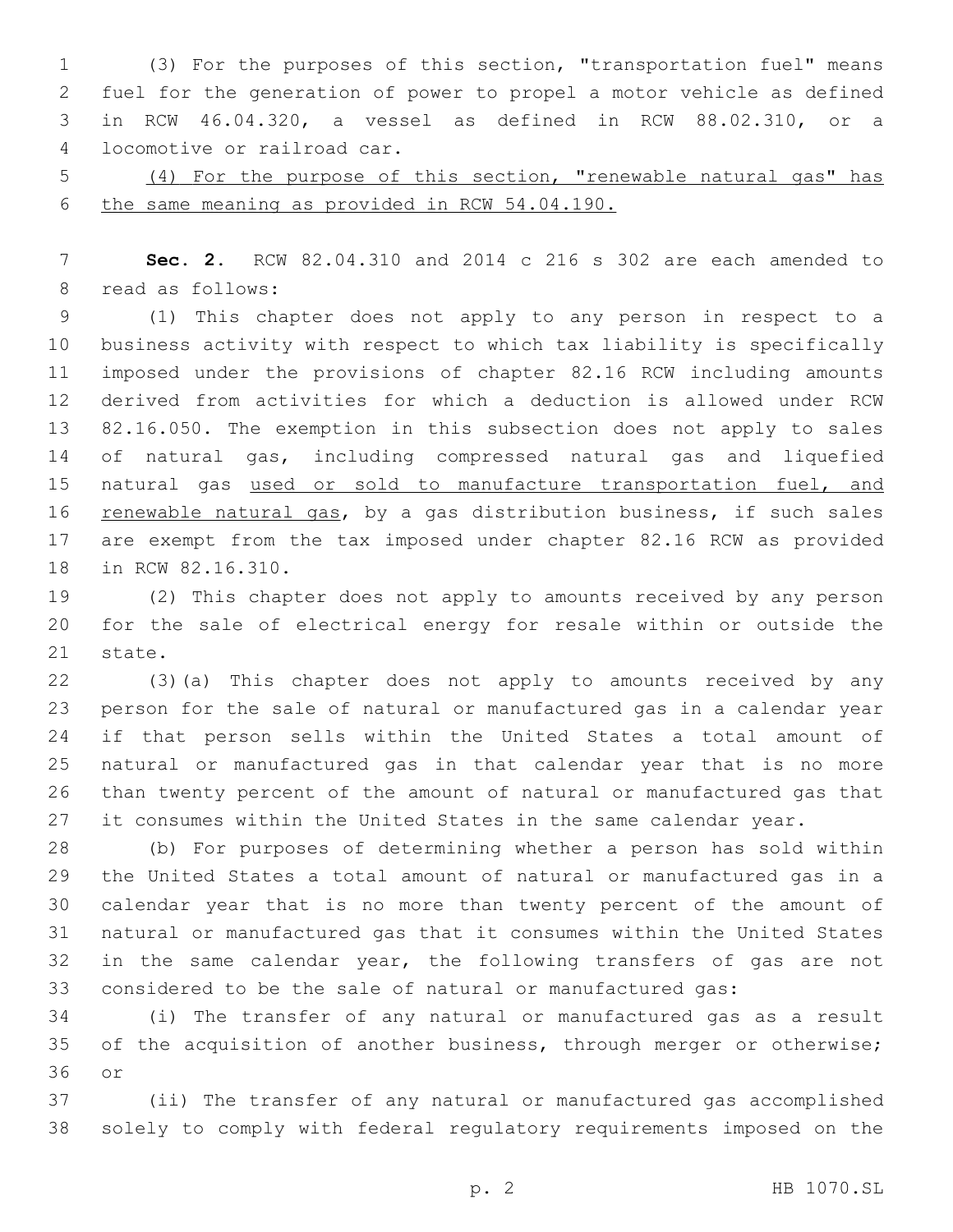pipeline transportation of such gas when it is shipped by a third-party manager of a person's pipeline transportation.

 **Sec. 3.** RCW 82.04.120 and 2014 c 216 s 303 are each amended to 4 read as follows:

 (1) "To manufacture" embraces all activities of a commercial or industrial nature wherein labor or skill is applied, by hand or machinery, to materials so that as a result thereof a new, different or useful substance or article of tangible personal property is produced for sale or commercial or industrial use, and includes:

 (a) The production or fabrication of special made or custom made 11 articles:

 (b) The production or fabrication of dental appliances, devices, restorations, substitutes, or other dental laboratory products by a 14 dental laboratory or dental technician;

 (c) Cutting, delimbing, and measuring of felled, cut, or taken 16 trees;

 (d) Crushing and/or blending of rock, sand, stone, gravel, or ore; ((and))

 (e) The production of compressed natural gas or liquefied natural 20 gas for use as a transportation fuel as defined in RCW 82.16.310; and 21 (f) The production or processing of renewable natural gas.

(2) "To manufacture" does not include:22

 (a) Conditioning of seed for use in planting; cubing hay or alfalfa;24

 (b) Activities which consist of cutting, grading, or ice glazing seafood which has been cooked, frozen, or canned outside this state;

 (c) The growing, harvesting, or producing of agricultural 28 products;

 (d) Packing of agricultural products, including sorting, washing, rinsing, grading, waxing, treating with fungicide, packaging, chilling, or placing in controlled atmospheric storage;

32 (e) The production of digital goods;

 (f) The production of computer software if the computer software is delivered from the seller to the purchaser by means other than tangible storage media, including the delivery by use of a tangible storage media where the tangible storage media is not physically 37 transferred to the purchaser; and

 (g) Except as provided in subsection (1)(e) of this section, any activity that is integral to any public service business as defined

p. 3 HB 1070.SL